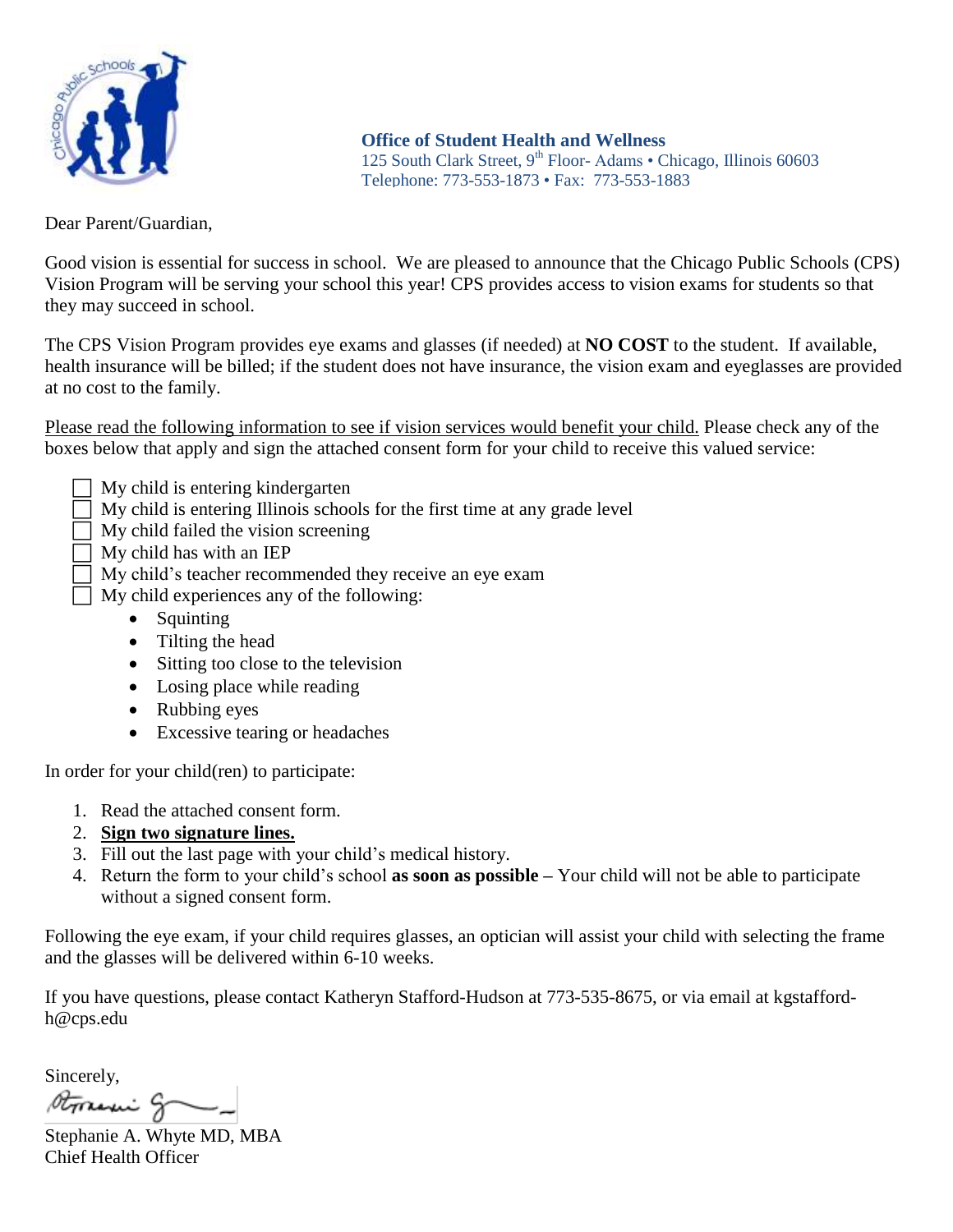

## **Vision Services Consent, Release of Liability, and Authorization Form**

| Please Print:                                        | <b>Parent Email Address</b> |                         |                  |        |                                 |
|------------------------------------------------------|-----------------------------|-------------------------|------------------|--------|---------------------------------|
| <b>Student Name:</b>                                 |                             | Student's Date of Birth |                  |        | $\Box$ Female<br>$\square$ Male |
| School Name:                                         |                             | Student ID#             |                  | Grade: | Room#                           |
| Parent/GuardianName:<br>Medicaid/ALLKids recipient # |                             | Home Address:           | Race/Ethnicity   |        | Phone:                          |
| Other Insurance:                                     | Group ID                    | ID#                     | Cardholder Name: |        | Birth Date                      |

As the parent/guardian of the above name student, I understand that my child failed a vision screening test performed at school, or was recommended for a comprehensive eye exam to determine if he/she needs prescription eyeglasses or other treatment by a vision care professional (Provider).

I understand that as part of this eye exam, pharmaceutical agents (eye drops) will be used for the purpose of dilating my child's eyes. These drops are an important part of an eye exam to allow the Provider to conduct a thorough eye health exam. I further understand that the temporary effects of these eye drops may include blurred vision and sensitivity to light, both of which could restrict my child's mobility making it unsafe for him/her to travel unassisted or to operate a vehicle for the rest of the day. I further understand that this eye exam may be performed by an Optometrist; an Ophthalmologist; qualified specialist; or an intern, a resident, or a student clinician or technician under the supervision of an Optometrist, Ophthalmologist, or another qualified specialist, and I consent to have my child receive the above exam and/or treatment. I consent to all of the following services unless the boxes below are checked "no."

I further understand that neither the school nor the Board of Education of the City of Chicago (Board) are supervising or overseeing any services (such as an eye exam) or materials (such as eye glasses) that may be furnished to my child and that the Board and the school will have no responsibility for the quality of any such services or materials.

In consideration for the services and materials that my child will receive, I hereby agree to indemnify, release and hold harmless, and defend the City of Chicago, its departments, employees, officers, contractors, volunteers, agents, and representatives, and the Board and its members, trustees, agents, officers, contractors, volunteers, representatives, and employees from any liability which may accrue to me or my child, for any and all claims, losses, injuries, damages to me or my child, both known and unknown, foreseen and unforeseen, arising in connection with my child's receipt of services and materials, whether or not said claims, losses, injuries, damages, or liabilities result in whole or in part from the negligence of the City of Chicago, its departments, employees, officers, contractors, volunteers, agents, or representatives, or from the negligence of the Board, its members, trustees, employees, officers, contractors, volunteers, agents, or representatives. I further agree to release and hold harmless the Providers and Co-Sponsors, their employees, officers, volunteers, agents and representatives from and against any and all claims, demands, actions, complaints, suits or other forms of liability that will arise out of or by reason of, or be caused by any performance of services provided by such Providers or the quality of the eyeglasses or any other materials furnished by them under the Program, unless attributed to their willful or wanton misconduct. In the event that one provision of this form is held unenforceable, that provision shall be severed and the remainder of the form shall remain in effect.

I understand that the Provider will bill the Illinois Department of Healthcare and Family Services (HFS) or any other currently applicable insurance for any reimbursable services and/or materials.

I understand that my child may be selected to be photographed, video taped, audio taped or interviewed as part of promotional documentation for the Vision Program. I consent to the use of my child's photograph, voice or likeness by the Board or the Provider or CDPH, but not the use of my child's last name. I understand there is no compensation, monies, or reimbursement for my child's participation.

If you do NOT want your child to receive the following services, please check the appropriate box. Please note services will be performed unless indicated otherwise.

- At this time **I DO NOT** consent for my child's eyes to be dilated
- At this time **I DO NOT** consent for my child to be photographed or interviewed
- $\Box$  At this time **I DO NOT** consent for my child to be surveyed to determine if glasses, if prescribed, are helping

By signing below, I understand that I am giving my authorization to the City of Chicago Department of Public Health (CDPH) and the Board of Education of the City of Chicago (Board) to release and furnish information regarding past vision screening data in my child's education record to Providers to ensure that the Providers can effectively provide services. I authorize the Providers to release and furnish reports to my child's school, including written and verbal reports concerning the results of any eye exam, for inclusion in my child's education record. I also authorize CDPH to release to the Board, my child's information, the date and type of vision services provided, whether my child was recommend for follow-up services, and other information the State of Illinois requests the Board to report. I understand that such records will be subject to the privacy rights afforded by state and federal law. I further authorize Providers to disclose vision exam information and billing information to the Illinois Department of Healthcare and Family Services (HFS), for the purpose of insurance billing. CDPH and Providers may not condition treatment, payment, or eligibility for benefits on this authorization or my refusal to sign such authorization.

This authorization is valid for one year. I may revoke this authorization at any time by sending written notification to CDPH, my child's school, or the Board Office of Student Health and Wellness. Revoking this authorization will not have any effect on any information used or disclosed before the revocation. Information disclosed pursuant to this authorization may be subject to redisclosure by the recipient.

**Parent/Guardian Signature:\_\_\_\_\_\_\_\_\_\_\_\_\_\_\_\_\_\_\_\_\_\_\_\_\_\_\_\_\_\_\_\_\_\_\_\_\_\_\_\_\_\_\_\_\_\_\_\_\_\_\_\_\_\_\_\_\_\_\_\_Date:\_\_\_\_\_\_\_\_\_\_\_\_\_\_\_\_\_\_\_\_\_\_\_\_\_\_\_**

I hereby give my consent for this child to be examined by a Provider for an eye exam and prescription eyeglasses, if prescribe**d** during the eye exam. This consent does not authorize any treatments or service beyond what is stated. I understand my consent will be valid for one year from the date of signature.

**Parent/Guardian Signature: \_\_\_\_\_\_\_\_\_\_\_\_\_\_\_\_\_\_\_\_\_\_\_\_\_\_\_\_\_\_\_\_\_\_\_\_\_\_\_\_\_\_\_\_\_\_\_\_\_\_\_\_\_\_ Date:\_\_\_\_\_\_\_\_\_\_\_\_\_\_\_\_\_\_\_\_\_\_\_\_\_\_\_\_\_\_**

**\*\*\*Please sign and date both signature lines. Complete the medical history on reverse side of this form.\*\*\***